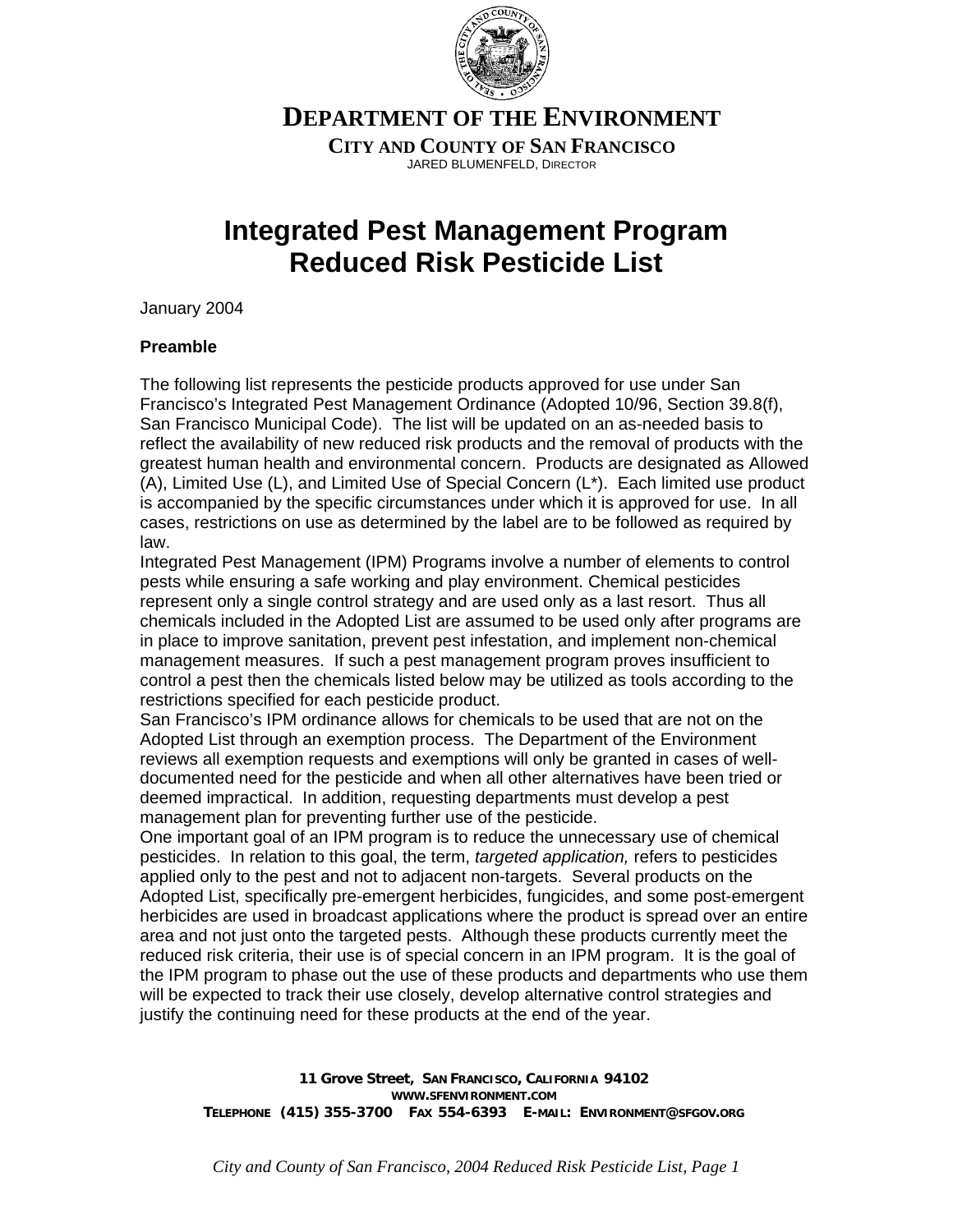## **Site-Specific Rodenticide Plan For Control of Rats and Mice. 12/8/99**

Due to the concern over primary and secondary poisoning the type of rodenticide and the manner in which it is applied will be determined by the general site characteristics. Landscaped area: area under cultivation Natural area: within urban setting or wilderness, significant wildlife concern

Primary poisoning: non-target animal eats poison directly

Secondary poisoning: non-target animal eats poisoned target animal as prey

| <b>General Site Description</b>                                                       | <b>Rodenticide Use</b>                                                                                                                                                                                                                                                 |
|---------------------------------------------------------------------------------------|------------------------------------------------------------------------------------------------------------------------------------------------------------------------------------------------------------------------------------------------------------------------|
| Interior of structures with occupants<br>(i.e. office space, recreation sites)        | Trapping only.                                                                                                                                                                                                                                                         |
| Interior of non-enclosed structures<br>(i.e. storage, stables, airport service areas) | Secure and anchored bait stations can be<br>placed inside on a preventative basis.<br>Single feeding OK especially when other<br>sources of food are present and when<br>have public health concerns (ex. Hanta)                                                       |
| Exterior of structures in urbanized areas<br>(i.e. perimeter of offices)              | Secure and anchored bait stations around<br>perimeter, single feeding OK but use<br>Brodifacoum as last resort. No broadcast<br>baits or pellets. Use mouse sized pellets<br>only, must be placed far into burrows.                                                    |
| Exterior of structures in natural areas                                               | Multiple feeding baits secured within bait<br>boxes or buried in burrows. No pellets.<br>Single feeding bait used only as last resort<br>in case of human health concern or<br>structural integrity.                                                                   |
| Inside of sewers or sewage treatment<br>facilities                                    | Baits must be secured either inside the<br>sewer or inside a bait box. Any single<br>feeding OK.                                                                                                                                                                       |
| Landscape not adjacent to a natural area                                              | Bait placed deep inside burrows, minimize<br>use of pellets, mouse sized pellets only,<br>must be buried deep in the burrow. Use<br>Brodifacoum as last resort.                                                                                                        |
| Natural area or landscape adjacent to a<br>natural area                               | Baiting should be limited to sensitive sites<br>(ex. campfire area) otherwise emphasis is<br>on preventing infestation of structures.<br>Multiple feeding baits that are secured<br>inside bait boxes or burrows. No use of<br>pellets or single feeding rodenticides. |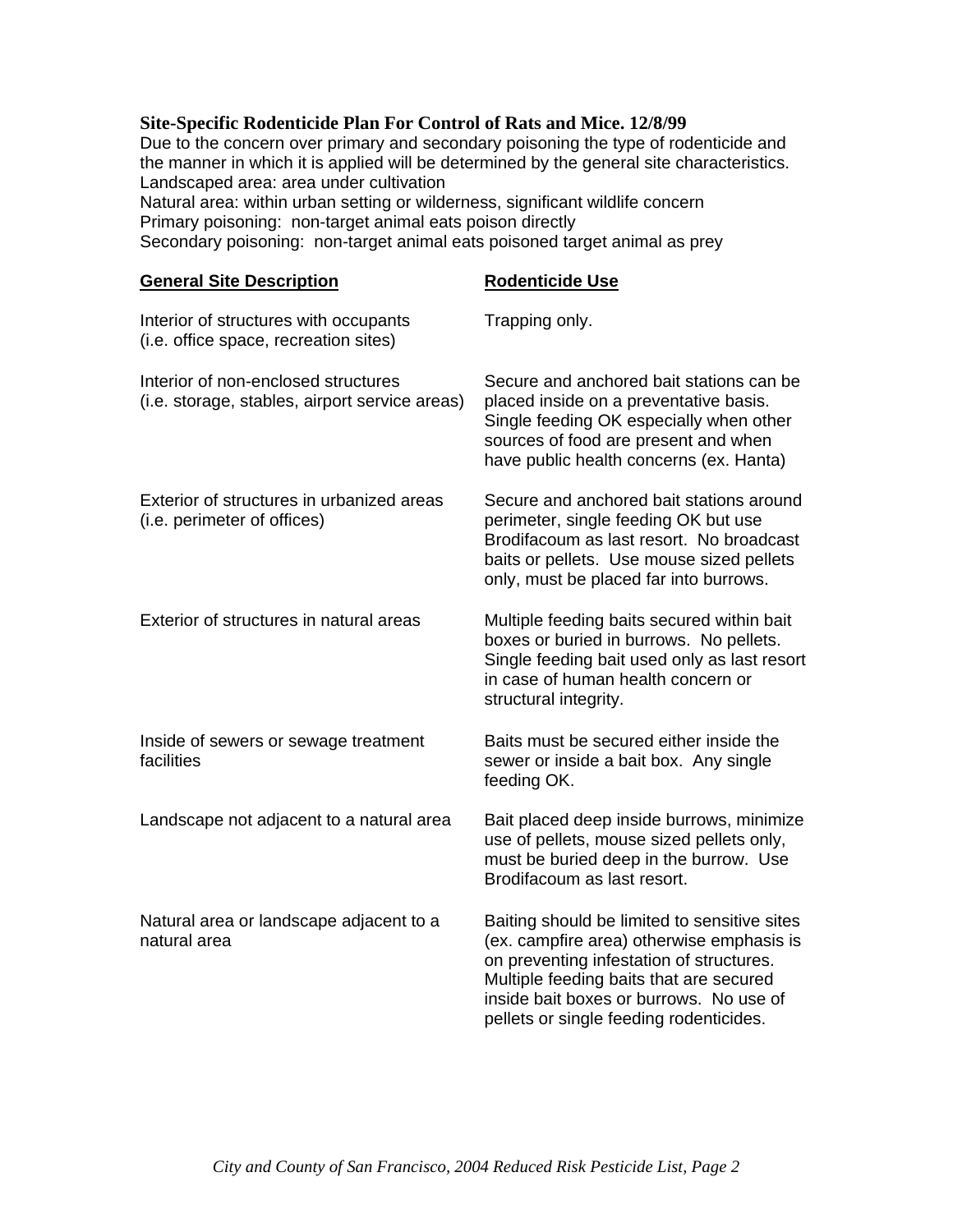| <b>Pesticide Type</b><br>W=herbicide in water<br>F=fungicide |                                                               | <b>Hazard Tier</b>                                 |                                                  |                                |                   |                                                                                                                                                                                                                                                                                                                                                                                                     |                          |
|--------------------------------------------------------------|---------------------------------------------------------------|----------------------------------------------------|--------------------------------------------------|--------------------------------|-------------------|-----------------------------------------------------------------------------------------------------------------------------------------------------------------------------------------------------------------------------------------------------------------------------------------------------------------------------------------------------------------------------------------------------|--------------------------|
| l= insecticide                                               | <b>Use</b>                                                    | *=highest                                          |                                                  |                                |                   |                                                                                                                                                                                                                                                                                                                                                                                                     |                          |
| H=herbicide<br>M=molluscicide<br>V=vertebrate<br>A=adjuvant  | Category<br>$A =$ allowed<br>$L =$ limited<br>$L^*$ = special | hazard,<br>***=lowest<br>hazard,<br>/=insufficient |                                                  |                                |                   |                                                                                                                                                                                                                                                                                                                                                                                                     | <b>Amount</b><br>used in |
| P=plant hormone                                              | concern                                                       | data                                               | <b>Product Name</b>                              | <b>Active Ingredients</b>      | EPA Reg #         | <b>Use Limitations</b>                                                                                                                                                                                                                                                                                                                                                                              | 2002                     |
|                                                              |                                                               |                                                    | 20 Mule Team Tim-                                |                                |                   | For control and prevention of<br>termites, wood-destroying beetles, and<br>carpenter ants. Recommendation of<br>Branch III pest control operator required<br>for termites and beetles; recommendation<br>of Branch II pest control operator required                                                                                                                                                | 977.5 lbs                |
|                                                              |                                                               | $\star$                                            | Bor Industrial                                   | disodium octaborate            | 1624-39-ZC-1624   | for carpenter ants.                                                                                                                                                                                                                                                                                                                                                                                 |                          |
| F                                                            | $L^*$                                                         | $\star$                                            | 3336 WP                                          | methyl<br>thioallophanate      | 1001-63-AA-1001   | For use in greenhouse situations only                                                                                                                                                                                                                                                                                                                                                               | 4.8 lbs                  |
|                                                              |                                                               |                                                    |                                                  |                                |                   |                                                                                                                                                                                                                                                                                                                                                                                                     | 277.4 lbs<br>$+0.92$     |
|                                                              |                                                               | $***$                                              | Agnique MMF                                      | isooctadecyl-hydroxyl          | 2302-14-AA-2302   | Standing water, human health concerns.                                                                                                                                                                                                                                                                                                                                                              | gals                     |
|                                                              |                                                               | $***$                                              | Altosid Briquets by<br>Zoecon                    | methoprene                     | 2724-375-ZA-2724  | PUC for contained sewage treatment<br>facilities. For public health use. Not for<br>use in estuarine environments.                                                                                                                                                                                                                                                                                  |                          |
|                                                              |                                                               |                                                    | Altosid Pellets by                               |                                |                   |                                                                                                                                                                                                                                                                                                                                                                                                     |                          |
|                                                              |                                                               | $^{\star\star}$                                    | Zoecon                                           | methoprene                     | 2724-488-ZA-2724  | Not for use in estuarine environments                                                                                                                                                                                                                                                                                                                                                               |                          |
| F                                                            |                                                               |                                                    | AQ 10 Biofungicide                               | Ampelomyces                    | 55638-16-AA-55638 | Nurseries, roses, dahlias for powdery<br>mildew. More information is needed an<br>active ingredient.                                                                                                                                                                                                                                                                                                |                          |
| W                                                            |                                                               | $\star\star$                                       | Aquamaster<br>Herbicide (equivalent<br>to Rodeo) | Glyphosate                     | 524-343-ZF        | May damage non-target plants. Use for<br>emergent plants in ponds, lakes, drainage<br>canals, and areas around water or within<br>watershed areas. Only as a last resort<br>when other management practices are<br>ineffective. NOTE: Equivalent to "Rodeo<br><b>Emerged Aquatic Weed and Brush</b><br>Herbicide," an older product. Rodeo in<br>storage may be used under the same<br>limitations. |                          |
| W                                                            | Α                                                             | ***                                                | Aquashade                                        | acid yellow-23, acid<br>blue 4 | 33068-1-AA-33068  |                                                                                                                                                                                                                                                                                                                                                                                                     | 16 gals                  |

*City and County of San Francisco, 2004 Reduced Risk Pesticide List, Page 3*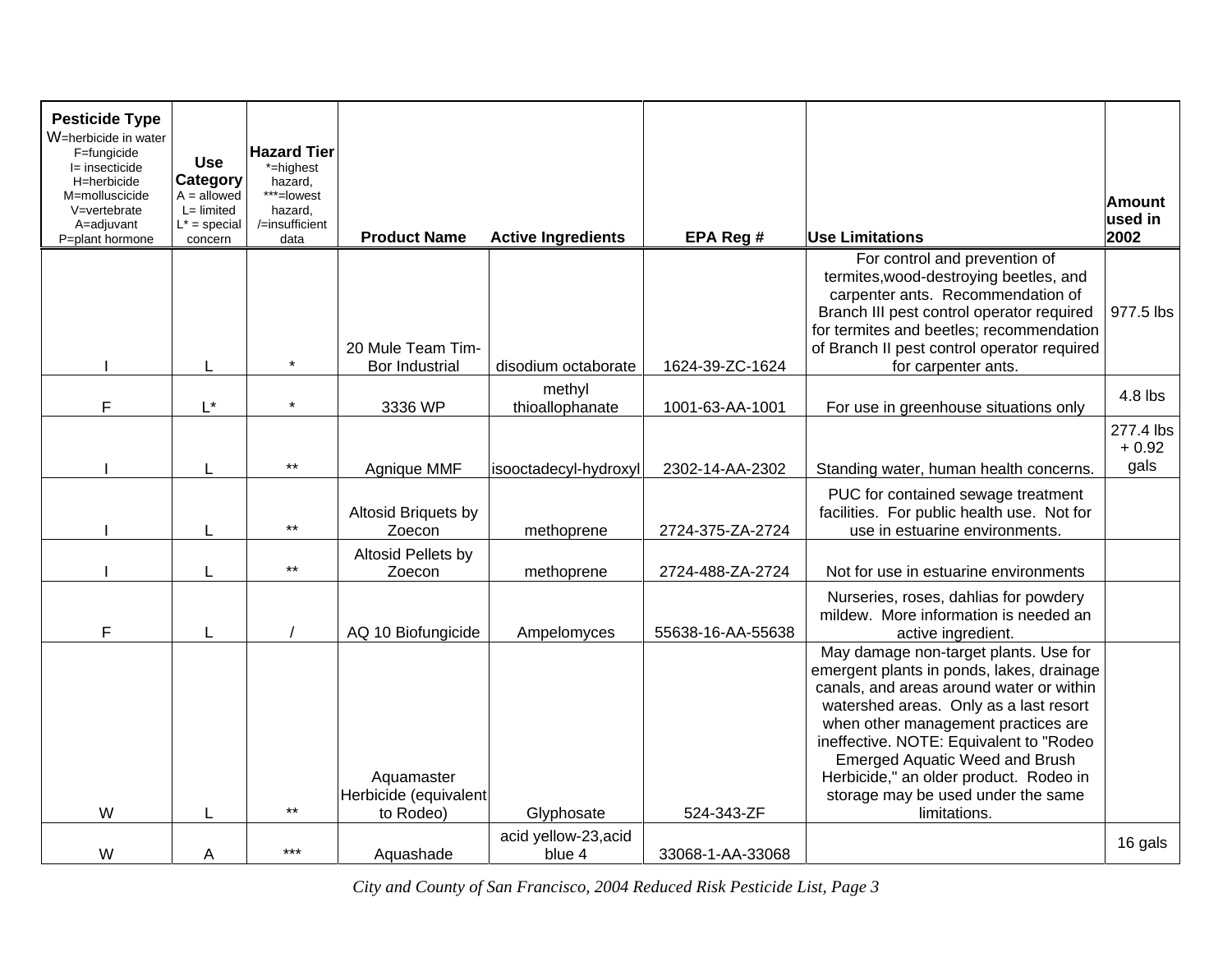| <b>Pesticide Type</b> | <b>Use</b> | <b>Category Hazard Tier</b> | <b>Product Name</b>                                                               | <b>Active Ingredients</b>                                     | EPA Reg #                    | <b>Use Limitations</b>                                                                                                            | <b>Amount</b><br>used in<br>2002 |
|-----------------------|------------|-----------------------------|-----------------------------------------------------------------------------------|---------------------------------------------------------------|------------------------------|-----------------------------------------------------------------------------------------------------------------------------------|----------------------------------|
|                       | A          | $***$                       | <b>Avert Cockroach Bait</b><br>Station                                            | abamectin                                                     | 499-467-AA-499               |                                                                                                                                   |                                  |
|                       | A          | $^{\star\star}$             | Avert Cockroach Gel                                                               | abamectin                                                     | 499-410-AA-499               |                                                                                                                                   | $0.03$ gals                      |
|                       |            | $***$                       | Avid 0.15 EC                                                                      | avermectin                                                    | 618-96-AA-618                | Nursery use only.                                                                                                                 | $0.30$ gals                      |
|                       | L          | $***$                       | <b>Azatin XL</b>                                                                  | Azadirachtin                                                  | 70051-27-AA-59807            | Nurseries and established plants for<br>interiorscapes.                                                                           | $0.01$ gals                      |
| H                     | Α          | $***$                       | Bio-Weed                                                                          | corn gluten meal                                              | 1051098-30001-AA-<br>1051098 |                                                                                                                                   |                                  |
|                       |            | $***$                       | <b>Borid</b>                                                                      | boric acid                                                    | 9444-129-ZA-9444             | limit human exposure to dust                                                                                                      |                                  |
|                       | L          | $***$                       | <b>BotaniGard ES</b>                                                              | Beauveria bassiana<br>strain                                  | 65626-8-ZA-65626             | Control of thrips on landscaped plants.<br>Biological product but some concern over<br>bee toxicity.                              | $1.96$ gals                      |
|                       | A          | $***$                       | Cinnamite                                                                         | Cinnamaldehyde                                                | 58866-12-ZA-65626            |                                                                                                                                   | $0.03$ gals                      |
| Α                     | Α          | $***$                       | <b>CMR Silicone</b><br>Surfactant                                                 | polymethylsiloxane,<br>nonionic                               | 1050775-50025-AA-<br>1050775 |                                                                                                                                   |                                  |
|                       | L          |                             | Conserve SC                                                                       | Spinosad                                                      | 62719-291                    | For use as a last resort in greenhouses. If<br>feasible, alternate with other products to<br>avoid the development of resistance. |                                  |
| $\vee$                | L          |                             | <b>Contrac All-Weather</b><br><b>Blox</b>                                         | bromadiolone                                                  | 12455-79-AA-12455            | High concern over 2nd poisoning, see site<br>specific limits.                                                                     | 46.81 lbs                        |
| $\overline{P}$        | A          | $***$                       | Dip'n Grow                                                                        | indole-3-butyric acid                                         | 64388-1-AA-64388             |                                                                                                                                   |                                  |
| $\vee$                |            | $***$                       | Ditrac supersize blox                                                             | diphacinone                                                   | 12455-14-ZA-12455            | Concern over 2nd poisoning, see site<br>specific limits.                                                                          | 1119 lbs                         |
| $\vee$                | L          | $***$                       | Eaton's All-Weather<br><b>Bait Blocks</b><br>Rodenticide with<br>Apple Flavorizer | diphacinone 0.005%                                            | 56-41-ZA-56                  | Concern over 2nd poisoning, see site<br>specific limits.                                                                          |                                  |
| H                     | L          |                             | EcoExempt HC                                                                      | Eugenol (clove oil)<br>21.4%, 2-phenethyl<br>propionate 21.4% | Exempt from EPA<br>Reg.      | Pending receipt of clove oil toxicity data,<br>do not use in enclosed areas.                                                      |                                  |
|                       | A          | $***$                       | EcoExempt IC                                                                      | Rosemary oil 10%;<br>wintergreen oil,<br>mineral oil (inerts) | Exempt from EPA<br>Reg.      |                                                                                                                                   |                                  |
|                       |            | $***$                       | Enstar II Insect<br><b>Growth Regulator</b>                                       | kinoprene                                                     | 2724-476-AA-2724             | Nurseries, roses.                                                                                                                 |                                  |

*City and County of San Francisco, 2004 Reduced Risk Pesticide List, Page 4*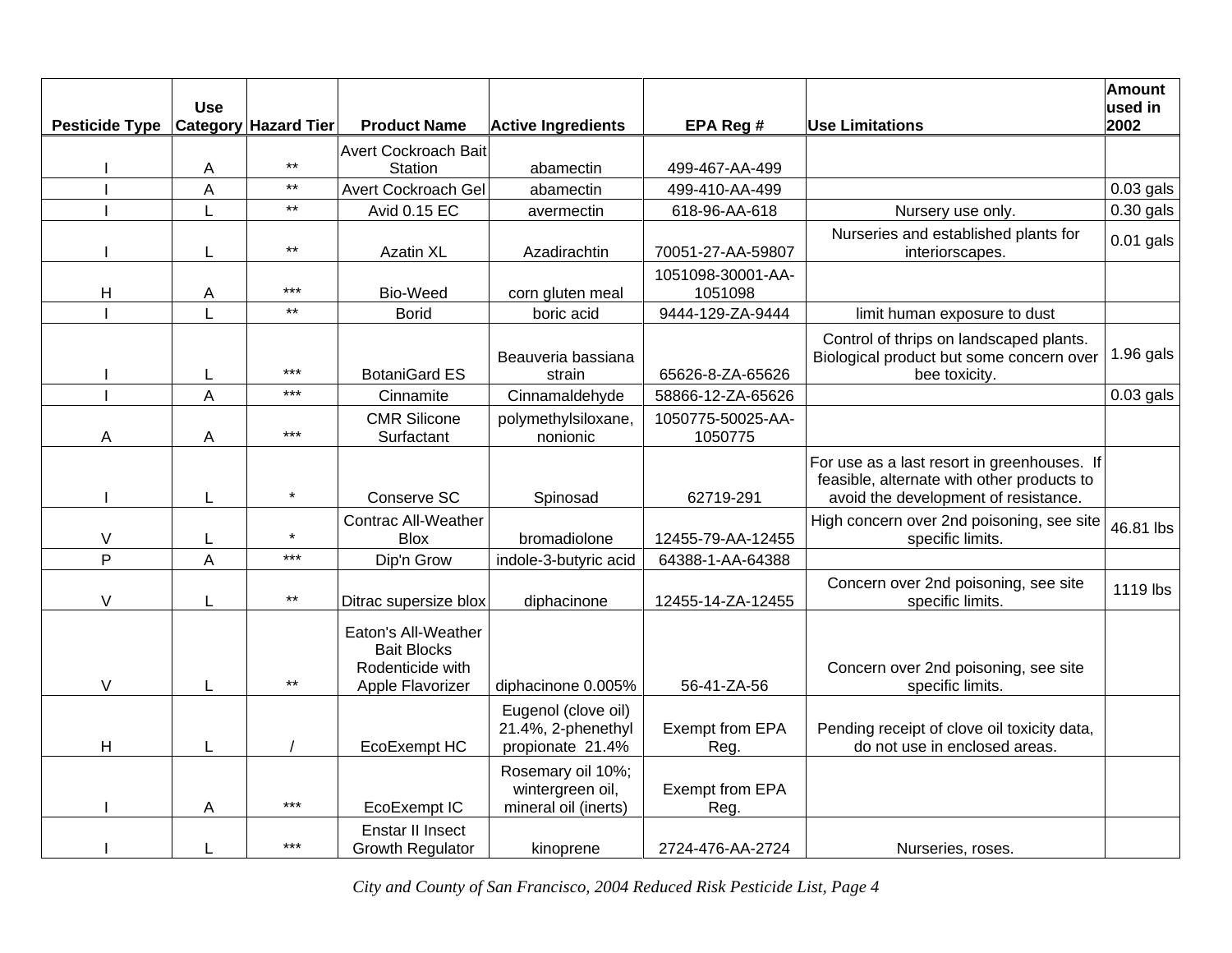| <b>Pesticide Type</b> | <b>Use</b> | <b>Category Hazard Tier</b> | <b>Product Name</b>                            | <b>Active Ingredients</b>                                   | EPA Reg #                | <b>Use Limitations</b>                                                                                                                                                                                                                                       | Amount<br>used in<br>2002    |
|-----------------------|------------|-----------------------------|------------------------------------------------|-------------------------------------------------------------|--------------------------|--------------------------------------------------------------------------------------------------------------------------------------------------------------------------------------------------------------------------------------------------------------|------------------------------|
| H                     | L          | $***$                       | <b>Ezject Selective</b><br>Injection Herbicide | glyphosate                                                  | 524-435-AA-524           | Tree stump injection especially where<br>resprouting is likely, prefer mechanical<br>methods when possible such as stump<br>grinding                                                                                                                         | $0.19$ lbs +<br>$0.002$ gals |
| V                     |            |                             | <b>Final Blox</b>                              | brodifacoum                                                 | 12455-89-AA-12455        | Extreme concern over 2nd poisoning, see<br>site specific limits                                                                                                                                                                                              |                              |
| н                     |            | $***$                       | Garlon 4                                       | triclopyr                                                   | 62719-40-ZB-62719        | Targeted treatment of invasive exotics in<br>parks, natural areas, right of ways. OK for 19.30 gals<br>fuel reduction, pilot alternative strategies.                                                                                                         |                              |
|                       |            |                             | GC-Mite                                        | Cottonseed oil 40%,<br>clove oil 20%, garlic<br>extract 10% | Exempt from EPA<br>Reg.  | Pending receipt of clove oil toxicity data,<br>limit use in enclosed areas.                                                                                                                                                                                  |                              |
| V                     |            |                             | <b>Generation Mini-</b><br>blocks              | diethialone                                                 | 7173-206-AA-7173         | Unknown effects on 2nd poisoning, single<br>feed.                                                                                                                                                                                                            |                              |
|                       | A          |                             | <b>Gentrol IGR</b><br>Concentrate              | hydroprene                                                  | 2724-351-ZA-2724         |                                                                                                                                                                                                                                                              |                              |
|                       |            | $***$                       | Golden Bear<br>Mosquito Larvicide<br>GB-1111   | Aliphatic Petroleum<br>Hydrocarbon                          | 8329-72-AA               | Apply only in conjunction with appropriate<br>prevention measures (such as increasing<br>water flow), or when prevention measures<br>are impractical. Use within requirements<br>on vector control activities set by the Calif.<br>Dept. of Health Services. |                              |
| V                     |            | $***$                       | Gopher Getter type 2<br>Bait by Wilco          | chlorophacinone                                             | 36029-50003-AA-<br>36029 | Damage to: dams, levies, athletic fields,<br>active recreation areas, structures, high<br>cultural value or landmark areas. Public<br>Health concerns.                                                                                                       | 1.49 lbs                     |
|                       | A          | $***$                       | Gourmet Liquid Ant<br><b>Bait</b>              | Disodium octaborate<br>tetrahydrate (DOT)<br>(2%)           | 73766-1-AA               |                                                                                                                                                                                                                                                              |                              |
| F                     | L*         |                             | Heritage Fungicide                             | azoxystrobin                                                | 10182-408-AA-10182       | Consider/emphasize use of compost tea<br>for preventative. To be used only as a<br>spot treatment on greens, highest profile<br>athletic fields. Improve aeration and<br>monitoring programs.                                                                | 2.00 lbs                     |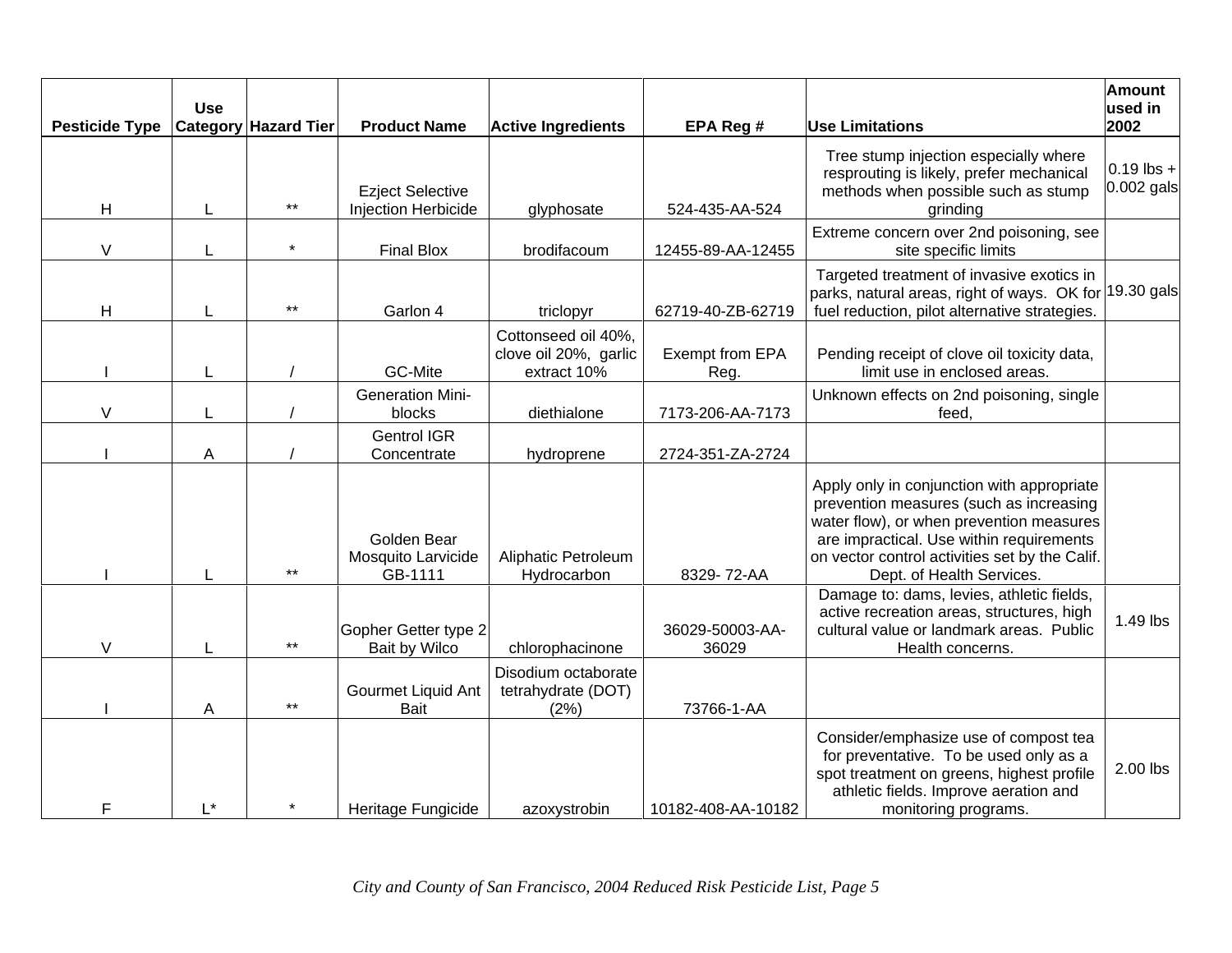| <b>Pesticide Type</b> | <b>Use</b>         | <b>Category Hazard Tier</b> | <b>Product Name</b>                                                                     | <b>Active Ingredients</b>     | EPA Reg #               | <b>Use Limitations</b>                                                                                                                                 | <b>Amount</b><br>used in<br>2002 |
|-----------------------|--------------------|-----------------------------|-----------------------------------------------------------------------------------------|-------------------------------|-------------------------|--------------------------------------------------------------------------------------------------------------------------------------------------------|----------------------------------|
|                       |                    |                             |                                                                                         |                               |                         |                                                                                                                                                        |                                  |
|                       | Α                  | $***$                       | Hot Pepper Wax<br><b>Insect Repellent</b>                                               | capsaicin .00014%             | 67238-1-AA-67238        |                                                                                                                                                        |                                  |
|                       | A                  | $***$                       | Javelin WG                                                                              | <b>Bacillus thuringiensis</b> | 70051-66-AA-70051       |                                                                                                                                                        |                                  |
| $\vee$                |                    | $***$                       | JB Eaton Top Gun<br>All-Weather Bait<br><b>Block Rodenticide</b>                        | bromethalin                   | 67517-66-56             | Limited use to avoid rodent aversion to<br>one specific bait. Use only in locked bait<br>stations. High concern over secondary<br>poisoning of birds.  |                                  |
| F/I                   | $\overline{A}$     | $***$                       | <b>JMS Stylet Oil</b>                                                                   | petroleum distillates         | 65564-1-AA-65564        |                                                                                                                                                        | 4.06 gals                        |
| V                     |                    | $***$                       | JT Eaton Answer for<br>the Control of Pocket<br>Gophers                                 | diphacinone                   | 56-57-AA-56             | Damage to: dams, levies, athletic fields,<br>active recreation areas, structures, high<br>cultural value or landmark areas. Public<br>Health concerns. | 304 lbs                          |
| F                     | A                  | $***$                       | Kaligreen                                                                               | potassium<br>bicarbonate      | 70231-1-AA-70231        |                                                                                                                                                        | 1.97 lbs                         |
| V                     |                    | $\star$                     | Maki Mini Blocks                                                                        | bromadiolone                  | 7173-202-AA-7173        | High concern over 2nd poisoning, see site<br>specific limits                                                                                           | 28.38 lbs                        |
| $\vee$                |                    | $\star$                     | <b>Maki Paraffin Blocks</b>                                                             | bromadiolone                  | 7173-189-AA-7173        | High concern over 2nd poisoning, see site<br>specific limits                                                                                           |                                  |
|                       | $\mathsf{L}^\star$ |                             | Marathon 1%<br>Granular<br>Greenhouse and<br>Nursery                                    | imidacloprid                  | 3125-452-AA-59807       | Nursery use for control of white fly, not for<br>use in propagation beds.                                                                              | 19.75 lbs                        |
| H                     |                    |                             | Matran 2                                                                                | clove Oil                     | Exempt from EPA<br>Reg. | Pending receipt of clove oil toxicity data,<br>do not use in enclosed areas.                                                                           |                                  |
|                       |                    | $***$                       | Maxforce FC<br><b>Professional Insect</b><br><b>Control Ant Bait</b><br><b>Stations</b> | fipronil                      | 64248-10-ZA-64248       | Minimize use through prevention, possible<br>concern over active ingredient.                                                                           |                                  |
|                       |                    | $***$                       | MaxForce FC<br><b>Professional Insect</b><br>Control Ant Killer Gel                     | fipronil .001%                | 64248-21-ZA             | Minimize use through prevention, possible<br>concern over active ingredient.                                                                           |                                  |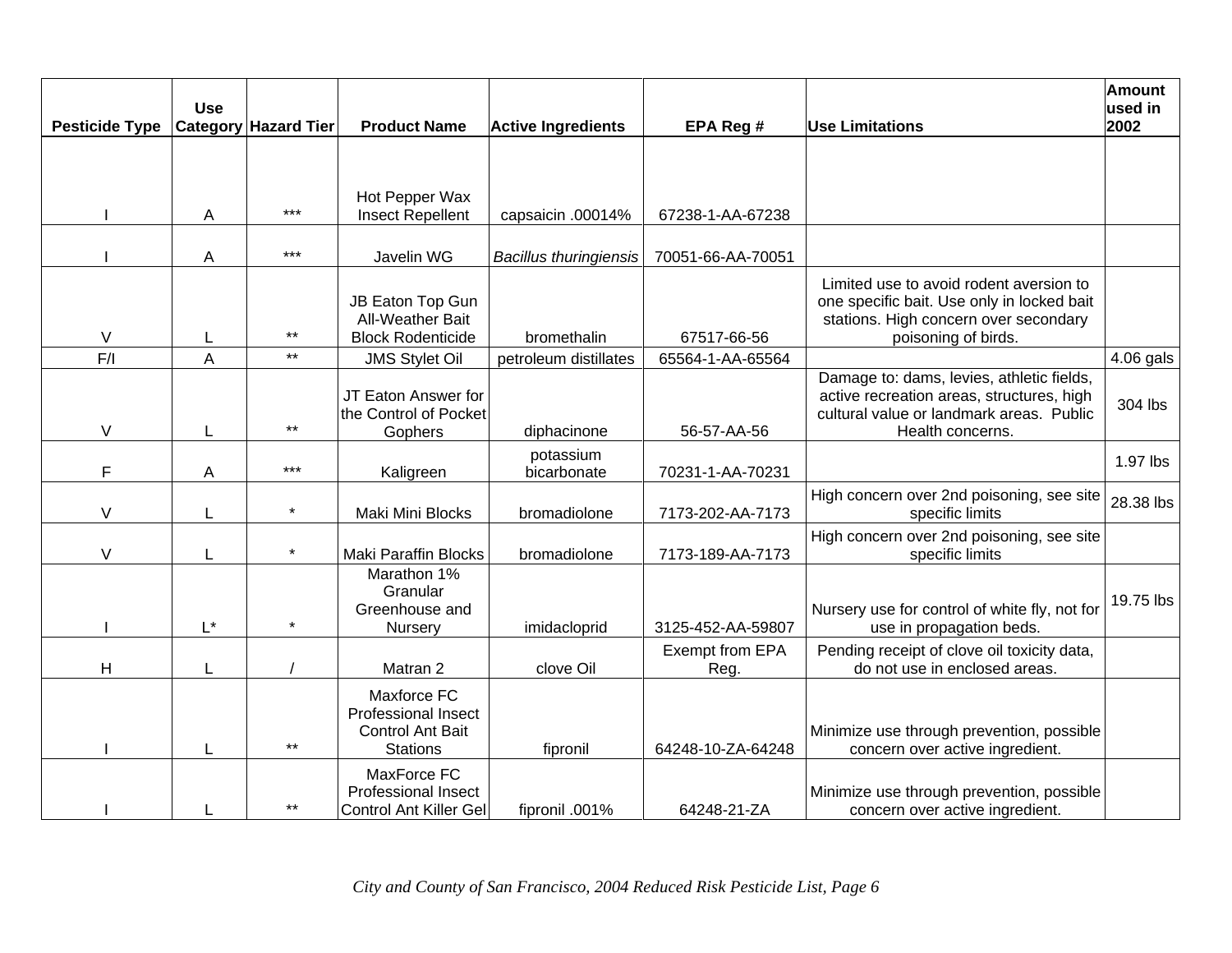| <b>Pesticide Type</b> | <b>Use</b>         | <b>Category Hazard Tier</b> | <b>Product Name</b>                                                                       | <b>Active Ingredients</b>       | EPA Reg #         | <b>Use Limitations</b>                                                                                                                                                                                                           | <b>Amount</b><br>used in<br>2002 |
|-----------------------|--------------------|-----------------------------|-------------------------------------------------------------------------------------------|---------------------------------|-------------------|----------------------------------------------------------------------------------------------------------------------------------------------------------------------------------------------------------------------------------|----------------------------------|
|                       | L                  | $***$                       | Maxforce FC<br><b>Professional Insect</b><br><b>Control Roach Bait</b><br><b>Stations</b> | fipronil                        | 64248-11-ZA-64248 | Minimize use through prevention, possible<br>concern over active ingredient.                                                                                                                                                     | $0.03$ lbs                       |
|                       |                    | $\star\star$                | Maxforce IBF4<br>Carpenter Ant Bait                                                       | fipronil                        | 64248-21-ZA-64248 | Minimize use through prevention, possible<br>concern over active ingredient                                                                                                                                                      |                                  |
|                       |                    | $***$                       | Maxforce Roach<br>Killer Bait Gel                                                         | fipronil                        | 64248-14-AA-64248 | Minimize use through prevention, possible<br>concern over active ingredient                                                                                                                                                      | $0.51$ lbs +<br>$0.03$ gals      |
|                       | A                  | $***$                       | <b>Mosquito Dunks</b>                                                                     | <b>Bacillus Thuringiensis</b>   | 6218-47-ZB-6218   |                                                                                                                                                                                                                                  | 1.22 lbs                         |
|                       |                    | $^{\star\star}$             | M-pede<br>Insecticide/Fungicide                                                           | potassium salts /fatty<br>acids | 53219-6-ZC-53219  | Nursery, specialty gardens, and<br>Africanized Honey Bees.                                                                                                                                                                       | 6.60 gals                        |
|                       |                    | $***$                       | Niban Granular Bait                                                                       | orthoboric acid                 | 64405-2-AA-64405  | Outdoor restricted to planted areas, prefer<br>containers; indoor must be in containers or<br>inaccessible to humans                                                                                                             |                                  |
|                       |                    | $***$                       | Orange Guard                                                                              | d-limonene                      | 61887-1-AA-61887  | Contact insecticides should be minimized<br>especially indoors.                                                                                                                                                                  | $0.25$ lbs +<br>$0.03$ gals      |
| Η                     |                    | $***$                       | Oust XP Herbicide<br>by DuPont                                                            | sulfometuron-methyl             | 352-601-AA-352    | Rights of ways.                                                                                                                                                                                                                  | 2.63 lbs                         |
| $\mathsf{H}$          | $\mathsf{L}^\star$ | $***$                       | Pendulum WDG<br>Herbicide                                                                 | pendimethalin                   | 241-340-AA-241    | One year limit. SFIA landscape use only.<br>Use weed cloth whenever possible. Limit<br>to high priority areas, including new<br>plantings in hazardous areas too<br>dangerous for handweeding. Renovations<br>require exemption. | 2.33 lbs                         |
|                       | A                  | $***$                       | Pharorid                                                                                  | methoprene                      | 2724-420-ZA-2724  |                                                                                                                                                                                                                                  |                                  |
|                       | Α                  | $***$                       | Prescription<br><b>Treatment Brand</b><br>Advance Liquid Ant<br>Bait                      | Boric acid 1%                   | 56-72-AA-499      |                                                                                                                                                                                                                                  |                                  |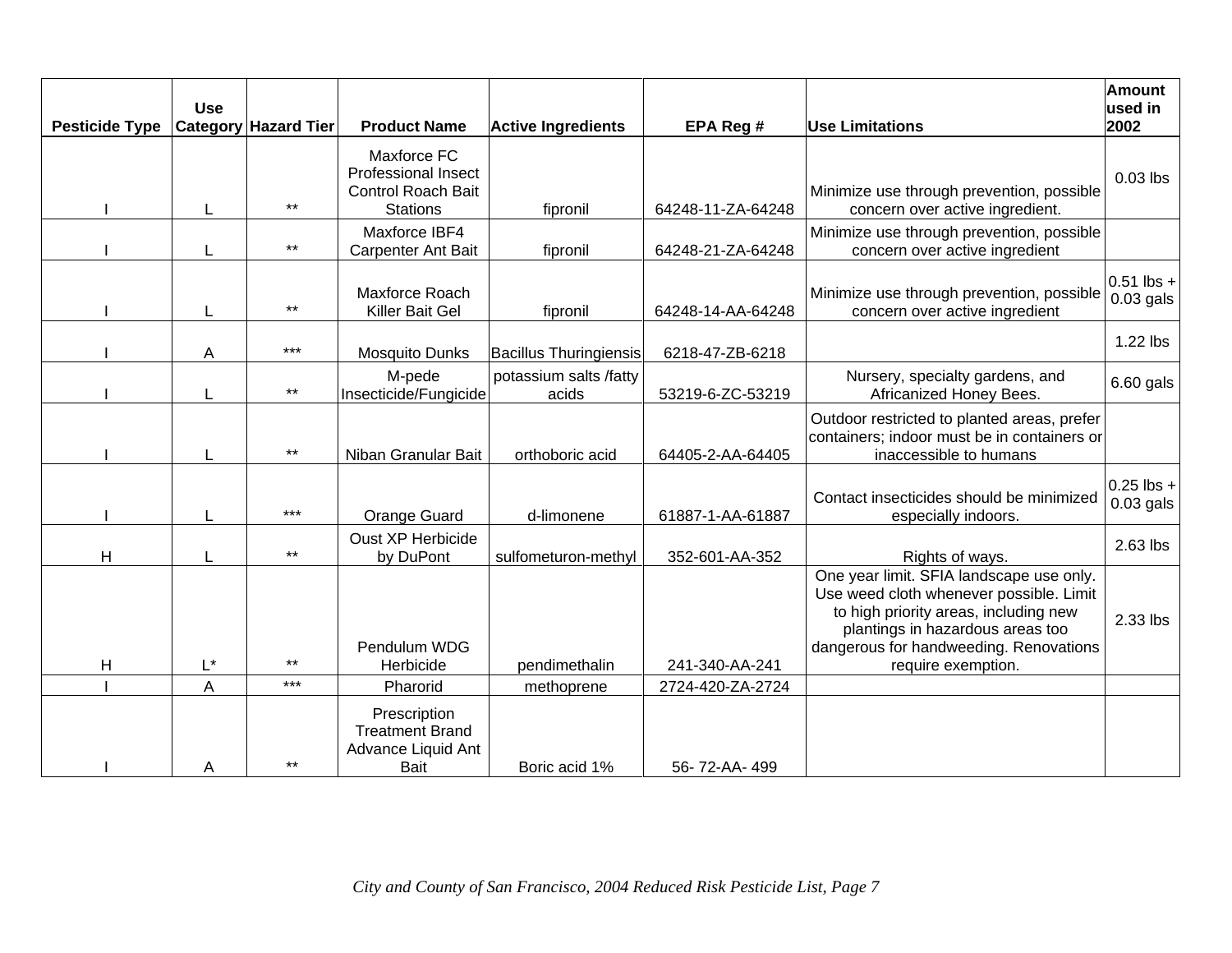| <b>Pesticide Type</b> | <b>Use</b>         | <b>Category Hazard Tier</b> | <b>Product Name</b>                                        | <b>Active Ingredients</b>                 | EPA Reg #        | <b>Use Limitations</b>                                                                                                                                                                                                                                                  | Amount<br>used in<br>2002 |
|-----------------------|--------------------|-----------------------------|------------------------------------------------------------|-------------------------------------------|------------------|-------------------------------------------------------------------------------------------------------------------------------------------------------------------------------------------------------------------------------------------------------------------------|---------------------------|
| H                     | $\mathsf{L}^\star$ |                             | Proturf New K-O-G<br><b>Weed Control</b>                   | dicamba                                   | 538-112-AA-538   | One year limit. Spot application on greens<br>only when hand-weeding is not feasible.<br>Only for Soliva sessilis and Cotula mexicana<br>in golf greens.                                                                                                                | 95.5 lbs                  |
| F                     |                    | $\star$                     | <b>Proturf Systemic</b><br>Fung.                           | thiophanate-methyl                        | 538-88-ZB-538    | Greens, highest profile athletic fields.                                                                                                                                                                                                                                | 93 lbs                    |
|                       | $L^*$              | $\star$                     | PT Brand Ultra-Fine<br>Oil                                 | paraffinic oil                            | 862-23-ZA-862    | One year limit. Nursery and roses control<br>of scale. Try Saf-T-Side and Spraytech oil<br>as replacement.                                                                                                                                                              |                           |
|                       | L                  | $***$                       | PT Brand Wasp-<br>Freeze Wasp and<br>Hornet Killer Formula | phenothrin, allethrin,<br>CO <sub>2</sub> | 499-362-ZA-499   | Use only when a concern for public safety.                                                                                                                                                                                                                              | 20.96 gals                |
|                       | A                  | $***$                       | <b>Roach Terminal</b>                                      | oxypurinol, xanthine                      | 1001-73-AA-1001  |                                                                                                                                                                                                                                                                         |                           |
| F                     | A                  |                             | Root Shield Drench                                         | Trichoderma<br>harzianum                  | 68539-4-ZB-68539 |                                                                                                                                                                                                                                                                         |                           |
| F                     | $\mathsf{L}^\star$ |                             | Rootone Rooting<br>Hormone                                 | Thiram                                    | 264-499-AA-71004 | Nursery use only. Problem with mixing<br>and storage due to talc. Consider Dip'n<br>Grow as alternative.                                                                                                                                                                | 0.125 lbs                 |
| H                     |                    | $***$                       | Roundup Pro<br>Herbicide                                   | glyphosate                                | 524-475-ZA-524   | Spot application of areas inaccessible or<br>too dangerous for hand methods, right of<br>ways, utility access, fire prevention. Use<br>for cracks in hardscape and edging only as<br>last resort. OK for rennovation but must<br>put in place weed prevention measures. | 231.16<br>gals            |
|                       |                    |                             |                                                            |                                           |                  |                                                                                                                                                                                                                                                                         | $50$ lbs +                |
| H                     |                    | $***$                       | Roundup ProDry                                             | glyphosate                                | 524-505-AA-524   | same limitations as Roundup Pro                                                                                                                                                                                                                                         | $0.53$ gals               |
|                       |                    | $\star\star$                | Saf-T-Side                                                 | paraffinic oil                            | 48813-1-AA-48813 | Trace of alkyl-phenol ethoxylates, avoid<br>contact with surface waters.                                                                                                                                                                                                |                           |
| F                     | A                  |                             | Serenade                                                   | <b>Bacillus subtilis</b>                  | 69592-4-AA-69592 |                                                                                                                                                                                                                                                                         |                           |
| M                     | A                  | $***$                       | Sluggo Slug and<br>Snail Bait                              | iron phosphate                            | 67702-3-AA-67702 |                                                                                                                                                                                                                                                                         |                           |
| W                     |                    | $***$                       | Sonar A.S.                                                 | fluridone                                 | 67690-4-AA-67690 | Emergent plants in ponds, lakes, drainage<br>canals. Only as a last resort when other<br>mgmt. practices are ineffective.                                                                                                                                               |                           |